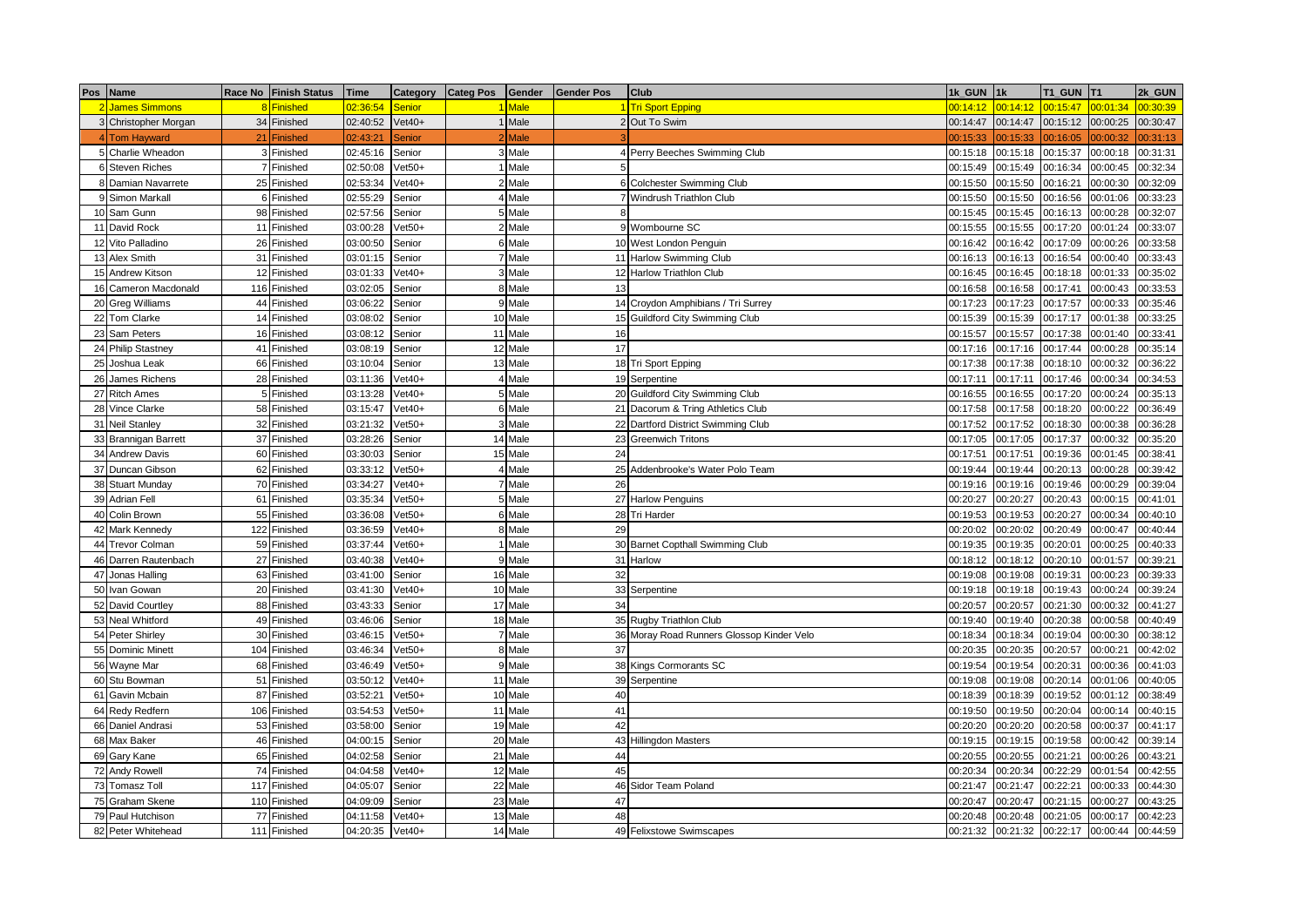| Pos Name                 | <b>Race No Finish Status</b> | Time            | Category | <b>Categ Pos</b> | Gender  | <b>Gender Pos</b> | <b>Club</b>                | 1k GUN 1k | <b>T1 GUN T1</b>                             | 2k GUN                              |
|--------------------------|------------------------------|-----------------|----------|------------------|---------|-------------------|----------------------------|-----------|----------------------------------------------|-------------------------------------|
| 83 Mark Godsalve         | 97 Finished                  | 04:21:44 Vet40+ |          |                  | 15 Male |                   | 50 TriSwim                 |           | 00:20:02 00:20:02 00:20:33 00:00:30 00:42:02 |                                     |
| 85 Martin Harrop         | 89 Finished                  | 04:28:34 Vet40+ |          |                  | 16 Male | 5.                |                            |           | 00:24:40 00:24:40 00:25:13 00:00:33 00:50:44 |                                     |
| 87 Tom Rawnson           | 73 Finished                  | 04:30:33 Senior |          |                  | 24 Male | 52                |                            | 00:20:31  | 00:20:31 00:20:54 00:00:22 00:43:15          |                                     |
| 88 Ashley James          | 100 Finished                 | 04:31:50 Vet40+ |          |                  | 17 Male | 53                |                            |           | 00:23:33 00:23:33 00:24:31 00:00:57 00:48:51 |                                     |
| 89 Matt Gaunt            | 131 Finished                 | 04:33:41 Vet40+ |          |                  | 18 Male | 54                |                            |           | 00:22:44 00:22:44 00:23:13 00:00:28 00:47:17 |                                     |
| 91 Ian Hunt              | 132 Finished                 | 04:39:34 Vet40+ |          |                  | 19 Male | 55                |                            |           | 00:24:20 00:24:20 00:25:33 00:01:12 00:51:43 |                                     |
| 94 Austen Gilbert        | 120 Finished                 | 04:48:09 Vet40+ |          |                  | 20 Male | 56                |                            |           | 00:22:34 00:22:34 00:24:52 00:02:17 00:48:23 |                                     |
| 96 Brendan Quinn         | 118 Finished                 | 04:53:29 Vet40+ |          |                  | 21 Male |                   | 57 David Tatler            |           | 00:26:02 00:26:02 00:27:02 00:00:59 00:53:16 |                                     |
| 98 Simon Clewer          | 128 Finished                 | 05:07:53 Vet50+ |          |                  | 12 Male | 58                |                            |           | 00:25:35 00:25:35 00:25:53 00:00:18 00:52:58 |                                     |
| 100 Daniel Roa           | 134 Finished                 | 05:16:31        | Senior   |                  | 25 Male | 59                |                            |           | 00:23:36 00:23:36 00:25:58 00:02:22 00:52:50 |                                     |
| 101 Pavitar Sunner       | 135 Finished                 | 05:34:13 Vet40+ |          |                  | 22 Male | 60                |                            |           | 00:26:23 00:26:23 00:26:57 00:00:34 00:55:48 |                                     |
| <b>Christopher Miles</b> | 69 DNF                       |                 | $Vet40+$ |                  | Male    |                   | Tri-Anglia                 | 00:18:47  | 00:18:47 00:19:38 00:00:51                   | 00:39:26                            |
| Lee Burns                | 57 DNF                       |                 | $Vet40+$ |                  | Male    |                   | South London Swimming Club | 00:19:58  | $00:19:58$ 00:21:10 00:01:11                 | 00:41:39                            |
| Simon Smith              | 48 DNF                       |                 | $Vet50+$ |                  | Male    |                   |                            | 00:20:21  |                                              | 00:20:21 00:21:04 00:00:43 00:41:17 |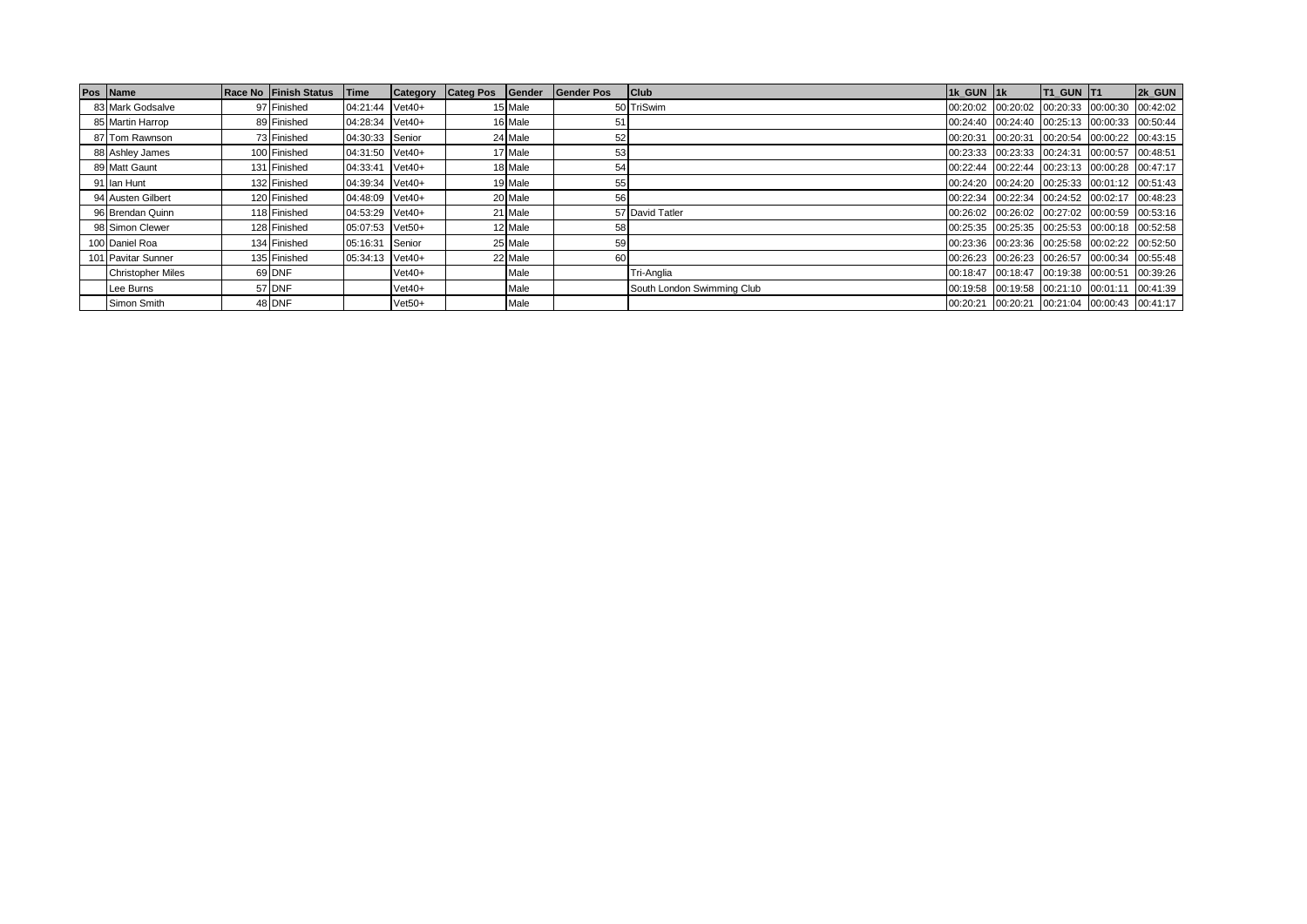| Pos             | <b>Name</b>           | Race No        | 2k           | T2 GUN   | T <sub>2</sub> | 3k GUN           | 3k       | T3 GUN   |          | 4k GUN   | 4k       | <b>T4 GUN</b> | T4       | 5k GUN   | 5k       | <b>T5 GUN</b> | T <sub>5</sub> | 6k GUN   |          | T6 GUN   | T <sub>6</sub> | 7k GUN   |
|-----------------|-----------------------|----------------|--------------|----------|----------------|------------------|----------|----------|----------|----------|----------|---------------|----------|----------|----------|---------------|----------------|----------|----------|----------|----------------|----------|
|                 | <b>James Simmons</b>  |                | 8 00:14:52   | 00:31:07 | 0:00:27        | 0:45:3'          | 00:14:24 | 00:46:06 | 00:00:35 | 01:01:18 | 00:15:11 | 01:02:16      | 00:00:57 | 01:17:07 | 00:14:51 | 01:17:53      | 0.00:45        | 01:32:45 | 0:14:51  | 01:33:27 | 00:00:42       | 01:48:45 |
|                 | 3 Christopher Morgan  |                | 34 00:15:34  | 00:31:16 | 00:00:29       | 00:46:39         | 00:15:23 | 00:47:10 | 00:00:30 | 01:02:34 | 00:15:24 | 01:03:28      | 00:00:53 | 01:19:02 | 00:15:34 | 01:19:59      | 00:00:56       | 01:35:25 | 00:15:26 | 01:36:03 | 00:00:37       | 01:51:46 |
|                 | <b>Tom Havward</b>    | 21             | 00:15:08     | 00:31:40 | 0:00:26        | 0:47:13          | 0:15:32  | 0:47:46  | 00:00:33 | 01:03:16 | 0:15:29  | 01:04:01      | 00:00:44 | 1:20:05  | 0:16:04  | 1:20:42       | 0:00:37        | 1:36:52  | 0:16:09  | 1:37:31  | 00:00:39       | 01:53:48 |
|                 | 5 Charlie Wheador     |                | 3 00:15:54   | 00:31:46 | 00:00:14       | 00:47:18         | 00:15:32 | 00:47:54 | 00:00:35 | 01:03:58 | 00:16:03 | 01:04:39      | 00:00:41 | 01:20:20 | 00:15:40 | 01:21:13      | 00:00:53       | 1:37:11  | 00:15:57 | 01:37:33 | 00:00:22       | 01:53:28 |
|                 | 6 Steven Riches       |                | 7 00:16:00   | 00:33:04 | 00:00:30       | 0:50:02          | 00:16:58 | 0:50:26  | 00:00:23 | 01:06:56 | 00:16:29 | 01:07:24      | 00:00:27 | 01:23:51 | 00:16:27 | 01:24:06      | 00:00:15       | 1:40:36  | 00:16:29 | 01:40:55 | 00:00:18       | 01:57:51 |
|                 | 8 Damian Navarrete    | 25             | 00:15:48     | 00:32:33 | 00:00:23       | 00:48:39         | 00:16:06 | 00:49:05 | 00:00:25 | 01:05:24 | 00:16:18 | 01:05:41      | 00:00:17 | 01:22:34 | 00:16:52 | 01:23:15      | 00:00:41       | 01:40:16 | 00:17:00 | 01:40:50 | 00:00:34       | 01:58:03 |
|                 | 9 Simon Markal        |                | 6 00:16:27   | 00:33:45 | 00:00:2        | 0:50:06          | 00:16:20 | 00:50:59 | 00:00:52 | 01:08:17 | 00:17:17 | 01:08:49      | 00:00:32 | 1:25:17  | 00:16:27 | 01:26:29      | 00:01:11       | 01:43:21 | 00:16:52 | 01:44:53 | 00:01:31       | 02:01:52 |
|                 | 10 Sam Gunn           | 98             | 00:15:53     | 00:32:42 | 00:00:35       | $0.49:0^{\circ}$ | 00:16:19 | 0:49:43  | 00:00:41 | 01:06:02 | 00:16:19 | 01:07:02      | 00:00:59 | 01:24:01 | 00:16:59 | 01:25:03      | 00:01:01       | 01:42:11 | 00:17:08 | 01:43:13 | 00:01:02       | 02:00:26 |
|                 | 11 David Rock         |                | 11 00:15:46  | 00:34:05 | 00:00:58       | 00:50:19         | 00:16:14 | 00:51:00 | 00:00:41 | 01:07:40 | 00:16:39 | 01:08:34      | 00:00:53 | 01:25:29 | 00:16:55 | 01:25:54      | 00:00:24       | 01:44:01 | 00:18:06 | 01:45:03 | 00:01:02       | 02:02:50 |
|                 | 12 Vito Palladino     | 26             | 00:16:49     | 00:34:35 | 00:00:37       | 00:51:40         | 00:17:04 | 00:52:38 | 00:00:57 | 01:09:50 | 00:17:12 | 01:10:03      | 00:00:13 | 01:27:57 | 00:17:53 | 01:28:33      | 00:00:36       | 01:46:06 | 00:17:33 | 01:46:21 | 00:00:14       | 02:04:14 |
|                 | 13 Alex Smith         |                | 31 00:16:49  | 00:34:14 | 00:00:30       | 0:50:22          | 00:16:07 | 00:50:59 | 00:00:37 | 01:07:49 | 00:16:50 | 01:08:06      | 00:00:16 | 01:25:20 | 00:17:14 | 01:25:56      | 00:00:35       | 01:43:37 | 00:17:41 | 01:43:58 | 00:00:20       | 02:02:13 |
|                 | 15 Andrew Kitson      | 12             | 00:16:43     | 00:35:24 | 00:00:22       | 0:52:30          | 00:17:06 | 00:53:24 | 00:00:54 | 01:10:35 | 00:17:10 | 01:11:12      | 00:00:37 | 1:28:40  | 00:17:27 | 01:29:07      | 00:00:26       | 01:46:50 | 00:17:43 | 01:47:11 | 00:00:20       | 02:06:02 |
|                 | 16 Cameron Macdonald  | 116            | 00:16:11     | 00:34:19 | 00:00:26       | 00:51:42         | 00:17:22 | 0:52:34  | 00:00:52 | 01:09:26 | 00:16:52 | 01:10:27      | 00:01:00 | 1:28:23  | 00:17:56 | 01:28:50      | 00:00:26       | 01:46:33 | 00:17:42 | 01:47:22 | 00:00:49       | 02:04:42 |
|                 | 20 Greg Williams      | 44             | 00:17:48     | 00:36:26 | 00:00:40       | 00:53:55         | 00:17:29 | 0:54:31  | 00:00:36 | 01:12:01 | 00:17:29 | 01:12:35      | 00:00:34 | 1:30:26  | 0:17:51  | 01:31:11      | 00:00:44       | 1:49:19  | 00:18:08 | 01:49:59 | 00:00:39       | 02:08:20 |
|                 | 22 Tom Clarke         |                | 14 00:16:07  | 00:34:28 | 00:01:03       | 00:50:51         | 00:16:23 | 0:52:30  | 00:01:39 | 01:09:31 | 00:17:00 | 01:11:03      | 00:01:32 | 1:28:05  | 00:17:01 | 01:29:46      | 00:01:40       | 1:47:30  | 00:17:44 | 01:49:06 | 00:01:35       | 02:07:32 |
| 23              | Sam Peters            | 16             | 00:16:03     | 00:34:44 | 00:01:02       | 00:51:03         | 00:16:19 | 0:52:32  | 00:01:29 | 01:09:10 | 00:16:37 | 01:11:15      | 00:02:05 | 1:28:18  | 00:17:03 | 01:29:52      | 00:01:33       | 01:46:45 | 00:16:53 | 01:49:10 | 00:02:24       | 02:06:16 |
|                 | 24 Philip Stastney    |                | 41 00:17:30  | 00:35:25 | 00:00:10       | 00:53:12         | 00:17:46 | 0:53:46  | 00:00:33 | 01:11:12 | 00:17:26 | 01:11:27      | 00:00:14 | 1:29:43  | 00:18:16 | 01:30:17      | 00:00:33       | 01:49:13 | 00:18:56 | 01:49:33 | 00:00:20       | 02:08:38 |
| 25              | Joshua Leak           | 66             | 00:18:1      | 00:36:56 | 00:00:34       | 00:54:47         | 00:17:51 | 0:55:11  | 00:00:23 | 01:13:21 | 00:18:10 | 01:14:06      | 00:00:44 | 1:32:24  | 0:18:18  | 01:32:57      | 00:00:33       | 01:51:14 | 00:18:16 | 01:52:08 | 00:00:53       | 02:10:56 |
| 26              | James Richens         | 28             | 00:17:06     | 00:35:36 | 00:00:42       | 00:53:24         | 00:17:48 | 0:54:14  | 00:00:49 | 01:12:41 | 00:18:27 | 01:13:34      | 00:00:52 | 1:32:17  | 00:18:42 | 01:32:47      | 00:00:30       | 01:51:42 | 00:18:55 | 01:52:27 | 00:00:44       | 02:11:33 |
|                 | 27 Ritch Ames         | 5 <sup>1</sup> | 00:17:52     | 00:35:37 | 00:00:23       | 00:53:35         | 00:17:58 | 0:54:30  | 00:00:55 | 01:12:53 | 00:18:22 | 01:13:34      | 00:00:41 | 01:32:03 | 0:18:29  | 01:32:45      | 00:00:42       | 1:51:27  | 00:18:41 | 01:52:21 | 00:00:53       | 02:11:47 |
| 28              | Vince Clarke          | 58             | 00:18:28     | 00:37:21 | 00:00:32       | 0:56:02          | 00:18:41 | 0:56:20  | 00:00:17 | 01:15:06 | 00:18:45 | 01:15:47      | 00:00:41 | 01:34:58 | 0:19:11  | 01:35:44      | 00:00:45       | 01:54:43 | 00:18:58 | 01:55:23 | 00:00:39       | 02:14:56 |
| 31              | Neil Stanley          | 32             | 00:17:57     | 00:37:34 | 00:01:05       | 0:55:45          | 00:18:11 | 0:56:29  | 00:00:44 | 01:16:28 | 00:19:59 | 01:17:15      | 00:00:46 | 01:37:04 | 0:19:49  | 01:38:00      | 0:00:55        | 01:57:41 | 00:19:40 | 01:58:09 | 00:00:28       | 02:17:41 |
|                 | 33 Brannigan Barret   | 37             | 00:17:42     | 00:36:12 | 00:00:52       | 0:54:08          | 00:17:55 | 0:54:40  | 00:00:32 | 01:13:47 | 00:19:07 | 01:15:47      | 00:01:59 | 01:35:45 | 0:19:57  | 01:36:53      | 00:01:08       | 1:57:54  | 00:21:00 | 01:59:04 | 00:01:09       | 02:19:54 |
| 34              | <b>Andrew Davis</b>   | 60             | 00:19:04     | 00:39:34 | 00:00:52       | 0:58:20          | 00:18:46 | 00:59:12 | 00:00:51 | 01:18:05 | 00:18:52 | 01:19:40      | 00:01:35 | 01:39:15 | 0:19:35  | 01:40:35      | 00:01:19       | 02:00:46 | 00:20:11 | 02:02:30 | 00:01:43       | 02:22:28 |
|                 | 37 Duncan Gibsor      | 62             | 00:19:28     | 00:40:48 | 00:01:06       | 01:00:19         | 00:19:30 | 01:01:20 | 00:01:01 | 01:21:11 | 00:19:50 | 01:21:59      | 00:00:47 | 01:42:00 | 0:20:00  | 01:42:23      | 00:00:22       | 02:03:23 | 00:21:00 | 02:03:42 | 00:00:19       | 02:25:14 |
|                 | 38 Stuart Munday      | 70             | 00:19:18     | 00:40:02 | 00:00:57       | 01:00:30         | 00:20:27 | 01:01:41 | 00:01:11 | 01:21:38 | 00:19:56 | 01:22:10      | 00:00:32 | 01:42:19 | 00:20:09 | 01:42:45      | 00:00:26       | 02:03:24 | 00:20:38 | 02:04:38 | 00:01:13       | 02:25:34 |
|                 | 39 Adrian Fell        | 61             | 00:20:18     | 00:41:16 | 00:00:14       | 01:01:06         | 00:19:50 | 01:03:06 | 00:02:00 | 01:23:26 | 00:20:19 | 01:23:44      | 00:00:18 | 01:43:58 | 00:20:13 | 01:46:47      | 00:02:49       | 02:07:32 | 00:20:44 | 02:07:57 | 00:00:24       | 02:28:54 |
|                 | 40 Colin Brown        | 55             | 00:19:42     | 00:40:41 | 00:00:31       | 01:00:12         | 00:19:31 | 01:00:33 | 00:00:21 | 01:20:19 | 00:19:45 | 01:21:11      | 00:00:51 | 01:41:15 | 00:20:04 | 01:41:37      | 00:00:22       | 02:02:11 | 00:20:34 | 02:03:39 | 00:01:27       | 02:24:21 |
|                 | 42 Mark Kennedy       | 122            | 00:19:54     | 00:41:11 | 00:00:27       | 1:01:20          | 00:20:09 | 01:01:49 | 00:00:28 | 01:22:37 | 00:20:47 | 01:23:06      | 00:00:28 | 01:44:09 | 00:21:03 | 01:44:59      | 00:00:49       | 02:06:39 | 00:21:40 | 02:07:01 | 00:00:22       | 02:29:09 |
| 44              | <b>Trevor Colman</b>  | 59             | 0:20:3'      | 00:41:09 | 00:00:36       | 1:01:46          | 00:20:36 | 01:02:19 | 00:00:33 | 01:22:51 | 00:20:31 | 01:23:50      | 00:00:59 | 01:44:43 | 00:20:53 | 01:45:09      | 0:00:25        | 02:06:48 | 00:21:38 | 02:07:30 | 00:00:42       | 02:29:15 |
|                 | 46 Darren Rautenbach  | 27             | 00:19:1      | 00:40:37 | 00:01:16       | 01:00:16         | 00:19:38 | 01:01:07 | 00:00:51 | 01:20:33 | 00:19:25 | 01:21:18      | 00:00:45 | 01:40:43 | 0:19:24  | 01:41:28      | 00:00:44       | 02:02:20 | 00:20:52 | 02:03:32 | 00:01:12       | 02:24:53 |
| 47              | Jonas Halling         | 63             | 00:20:02     | 00:39:55 | 00:00:21       | 1:00:06          | 00:20:11 | 01:06:38 | 00:06:32 | 01:26:31 | 00:19:52 | 01:28:34      | 0:02:03  | 1:48:02  | 00:19:28 | 01:54:36      | 0:06:33        | 02:13:40 | 00:19:03 | 02:14:06 | 00:00:25       | 02:33:11 |
| 50 <sub>1</sub> | van Gowar             | 20             | 00:19:40     | 00:39:41 | 00:00:16       | 0:59:52          | 00:20:11 | 01:00:32 | 00:00:39 | 01:20:54 | 00:20:21 | 01:21:27      | 00:00:33 | 1:42:55  | 0:21:27  | 01:44:14      | 0:01:18        | 02:05:33 | 00:21:18 | 02:06:21 | 00:00:48       | 02:28:03 |
| 52              | David Courtley        | 88             | 00:19:57     | 00:41:50 | 00:00:22       | 1:02:37          | 00:20:46 | 01:07:38 | 00:05:01 | 01:28:23 | 00:20:44 | 01:29:15      | 00:00:51 | 1:48:53  | 00:19:38 | 01:50:51      | 00:01:57       | 02:11:34 | 00:20:43 | 02:16:34 | 00:04:59       | 02:36:54 |
|                 | 53 Neal Whitford      | 49             | 00:20:11     | 00:42:07 | 00:01:17       | 1:02:42          | 00:20:34 | 01:03:26 | 00:00:44 | )1:24:19 | 00:20:53 | 01:25:08      | 00:00:48 | 1:46:27  | 00:21:18 | 01:47:36      | 00:01:09       | 02:10:28 | 00:22:52 | 02:11:16 | 00:00:47       | 02:34:18 |
| 54              | <b>Peter Shirley</b>  | 30             | 00:19:08     | 00:38:32 | 00:00:20       | 0:58:50          | 00:20:17 | 00:59:14 | 00:00:24 | 01:21:00 | 00:21:46 | 01:21:20      | 00:00:20 | 1:44:09  | 00:22:48 | 01:44:57      | 00:00:47       | )2:08:21 | 00:23:24 | 02:08:43 | 00:00:21       | 02:32:04 |
| 55              | <b>Dominic Minett</b> | 104            | 00:21:05     | 00:42:33 | 00:00:30       | 1:04:01          | 00:21:27 | 01:04:50 | 00:00:49 | 01:26:30 | 00:21:39 | 01:26:53      | 00:00:23 | 1:48:39  | 00:21:46 | 01:49:03      | 00:00:23       | 02:11:07 | 00:22:03 | 02:11:46 | 00:00:39       | 02:34:16 |
|                 | 56 Wayne Mar          | 68             | 00:20:31     | 00:41:29 | 00:00:26       | 1:02:02          | 00:20:33 | 01:03:15 | 00:01:12 | 01:23:34 | 00:20:18 | 01:24:25      | 00:00:50 | 1:45:06  | 00:20:41 | 01:45:40      | 00:00:33       | 02:07:05 | 00:21:24 | 02:08:00 | 00:00:54       | 02:30:21 |
|                 | 60 Stu Bowman         | 51             | 00:19:50     | 00:40:50 | 00:00:44       | 1:01:05          | 00:20:15 | 01:01:37 | 00:00:32 | 01:22:11 | 00:20:34 | 01:22:35      | 00:00:23 | 1:45:05  | 00:22:30 | 01:46:10      | 00:01:04       | 02:07:45 | 00:21:35 | 02:11:03 | 00:03:17       | 02:33:24 |
| 61              | Gavin Mcbair          | 87             | 00:18:57     | 00:39:28 | 00:00:39       | 0:59:51          | 00:20:22 | 01:00:24 | 00:00:33 | 01:20:56 | 00:20:32 | 01:23:04      | 00:02:07 | 01:44:14 | 00:21:09 | 01:45:10      | 00:00:56       | 02:07:06 | 00:21:55 | 02:08:54 | 00:01:47       | 02:31:14 |
|                 | 64 Redy Redfern       | 106            | 00:20:10     | 00:40:37 | 00:00:22       | 1:01:07          | 00:20:30 | 01:01:53 | 00:00:46 | 01:24:22 | 00:22:28 | 01:24:55      | 00:00:33 | 1:47:17  | 0:22:22  | 01:49:09      | 00:01:51       | 02:11:52 | 0:22:43  | 02:12:26 | 00:00:33       | 02:35:48 |
| 66              | Daniel Andrasi        | 53             | 00:20:19     | 00:42:36 | 00:01:19       | 1:03:28          | 00:20:51 | 01:04:34 | 00:01:06 | 01:24:56 | 00:20:22 | 01:26:24      | 00:01:28 | 1:47:35  | 0:21:11  | 01:49:20      | 00:01:44       | 02:11:04 | 0:21:44  | 02:12:05 | 00:01:01       | 02:34:26 |
|                 | 68 Max Baker          |                | 46 00:19:16  | 00:39:46 | 00:00:31       | 1:00:14          | 00:20:27 | 01:00:55 | 00:00:41 | 01:21:52 | 00:20:57 | 01:22:59      | 00:01:07 | 1:44:40  | 00:21:40 | 01:45:46      | 00:01:06       | 02:08:51 | 00:23:05 | 02:10:24 | 00:01:32       | 02:34:04 |
| 69              | Gary Kane             | 65             | 00:22:00     | 00:43:45 | 00:00:23       | 1:06:27          | 00:22:41 | 01:07:08 | 00:00:41 | 01:30:14 | 00:23:06 | 01:30:44      | 00:00:29 | 1:54:36  | 00:23:51 | 01:54:49      | 00:00:12       | 02:18:35 | 00:23:46 | 02:20:54 | 00:02:18       | 02:45:06 |
| 72              | Andy Rowel            | 74             | 00:20:25     | 00:44:09 | 00:01:14       | 1:06:12          | 00:22:02 | 01:07:39 | 00:01:27 | 01:29:50 | 00:22:11 | 01:31:22      | 00:01:32 | 1:53:14  | 0:21:51  | 01:56:45      | 00:03:30       | 02:20:06 | 00:23:20 | 02:22:17 | 00:02:11       | 02:44:45 |
| 73              | Tomasz Toll           | 117            | 00:22:09     | 00:44:47 | 00:00:16       | 01:08:08         | 00:23:21 | 01:09:12 | 00:01:04 | 01:32:14 | 00:23:01 | 01:32:43      | 00:00:29 | 1:56:01  | 00:23:17 | 01:57:46      | 00:01:45       | 02:21:09 | 0:23:22  | 02:21:39 | 00:00:30       | 02:45:24 |
| 75              | Graham Skene          | 110            | 00:22:09     | 00:43:46 | 00:00:21       | 1:06:34          | 00:22:48 | 01:09:18 | 00:02:43 | 01:31:19 | 00:22:01 | 01:32:12      | 00:00:53 | 1:54:49  | 0:22:37  | 01:56:25      | 00:01:35       | 02:19:16 | 0:22:51  | 02:21:48 | 00:02:32       | 02:45:14 |
| 79              | Paul Hutchison        | <b>77</b>      | 00:21:17     | 00:42:43 | 00:00:19       | 1:04:28          | 00:21:45 | 01:05:29 | 00:01:01 | 01:28:04 | 00:22:35 | 01:28:33      | 00:00:28 | 1:52:18  | 00:23:44 | 01:52:41      | 00:00:23       | 2:17:48  | 00:25:06 | 02:18:58 | 00:01:10       | 02:44:51 |
|                 | 82 Peter Whitehead    |                | 111 00:22:41 | 00:45:43 | 00:00:44       | 01:08:51         | 00:23:07 | 01:10:37 | 00:01:45 | 01:34:42 | 00:24:05 | 01:35:50      | 00:01:08 | 02:00:45 | 00:24:54 | 02:02:16      | 00:01:31       | 02:26:53 | 00:24:36 | 02:27:34 | 00:00:40       | 02:53:48 |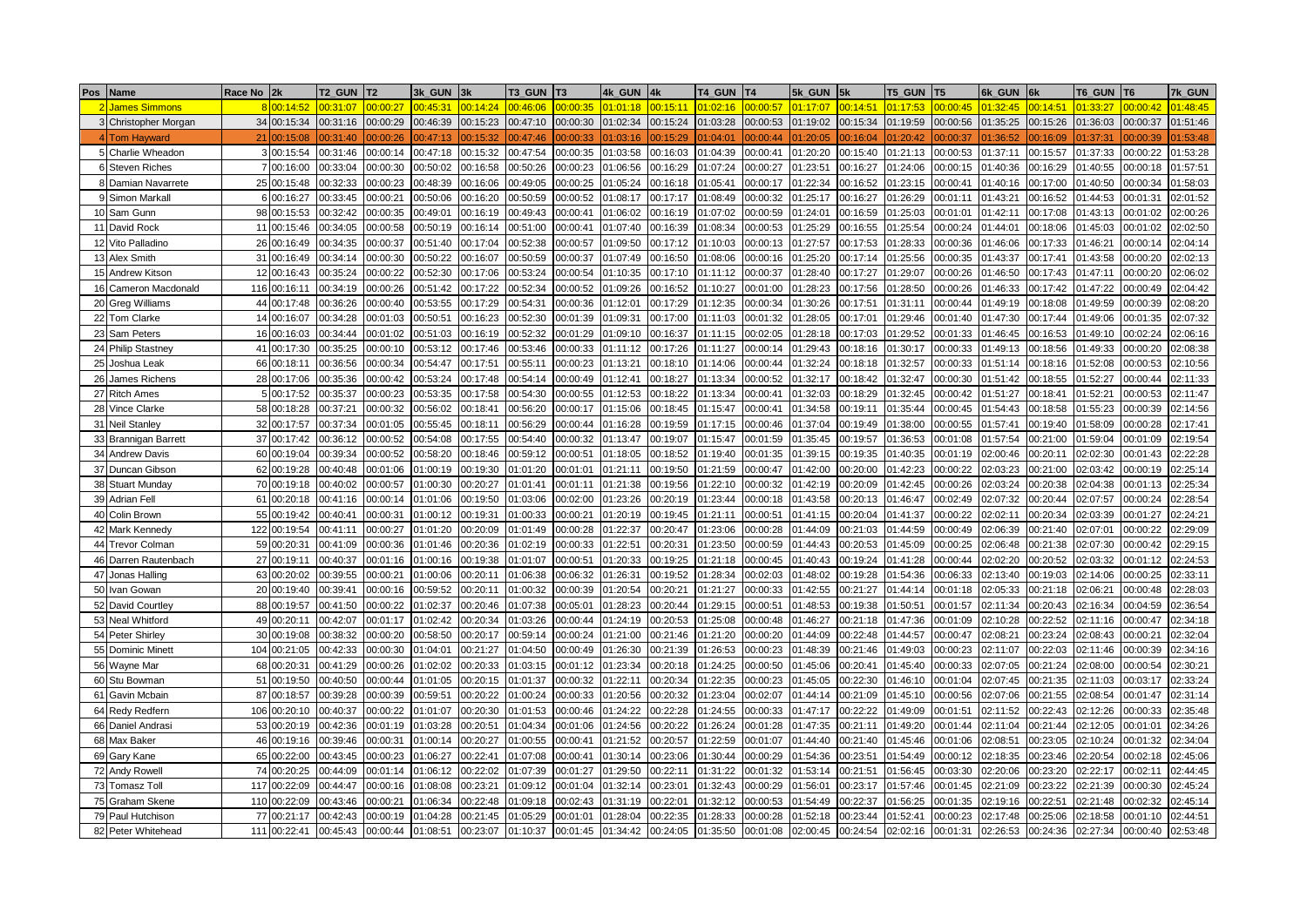| Pos Name                 | Race No 2k | <b>T2 GUN T2</b> | $3k$ GUN $3k$ | $T3$ GUN $T3$ |                                                                                                                         | 4k GUN 4k | T4 GUN T4 | $5k$ GUN $5k$ | <b>T5 GUN T5</b> | <b>6k GUN 6k</b> |                                                                                                                                                                                                                               | T6 GUN T6 | 7k GUN |
|--------------------------|------------|------------------|---------------|---------------|-------------------------------------------------------------------------------------------------------------------------|-----------|-----------|---------------|------------------|------------------|-------------------------------------------------------------------------------------------------------------------------------------------------------------------------------------------------------------------------------|-----------|--------|
| 83 Mark Godsalve         |            |                  |               |               | 97 00:21:29 00:44:06 00:02:03 01:05:32 00:21:25 01:06:28 00:00:55 01:28:06 00:21:37 01:31:23 00:03:17 01:54:21 00:22:57 |           |           |               |                  |                  | 01:55:06 00:00:45 02:18:40 00:23:33 02:23:17 00:04:36 02:48:34                                                                                                                                                                |           |        |
| 85 Martin Harrop         |            |                  |               |               |                                                                                                                         |           |           |               |                  |                  | 89 00:25:31 00:51:15 00:00:31 01:17:23 00:26:07 01:18:44 00:01:21 01:43:20 00:24:36 01:44:30 00:01:09 02:10:10 00:25:40 02:11:14 00:01:03 02:37:22 00:26:07 02:38:27 00:01:05 03:05:00                                        |           |        |
| 87 Tom Rawnson           |            |                  |               |               |                                                                                                                         |           |           |               |                  |                  | 73 00:22:21  00:43:52  00:00:36  01:07:51  00:23:58  01:08:35  00:00:44  01:34:54  00:26:18  01:35:24  00:00:29  02:02:22  00:26:57  02:03:19  00:00:57  02:30:08  00:26:48  02:30:32  00:00:23  02:58:03                     |           |        |
| 88 Ashley James          |            |                  |               |               |                                                                                                                         |           |           |               |                  |                  | 100024220 00:49:20 00:00:28 01:15:31 00:26:10 01:17:53 00:02:22 01:43:54 00:26:00 01:46:45 00:02:51 02:12:33 00:25:48 02:15:25 00:02:51 02:41:05 00:25:39 02:42:52 00:01:47 03:08:01                                          |           |        |
| 89 Matt Gaunt            |            |                  |               |               |                                                                                                                         |           |           |               |                  |                  | 131 00:24:03  00:48:12  00:00:54  01:12:06  00:23:54  01:13:04  00:00:57  01:38:06  00:25:02  01:41:43  00:03:36  02:07:44  00:26:01  02:10:37  00:02:52  02:36:09  00:25:31  02:37:27  00:01:17  03:04:56                    |           |        |
| 91 Ian Hunt              |            |                  |               |               |                                                                                                                         |           |           |               |                  |                  | 132 00:26:10  00:52:31  00:00:47  01:19:41  00:27:10  01:20:34  00:00:52  01:47:46  00:27:12  01:48:44  00:00:57  02:16:01  00:27:17  02:18:09  00:02:07  02:44:16  00:26:06  02:45:40  00:01:24  03:12:26                    |           |        |
| 94 Austen Gilbert        |            |                  |               |               |                                                                                                                         |           |           |               |                  |                  | 120 00:23:31  00:50:32  00:02:08  01:14:41  00:24:09  01:18:04  00:03:23  01:43:06  00:25:01  01:47:36  00:04:30  02:13:27  00:25:50  02:15:14  00:01:47  02:41:41  00:26:26  02:46:10  00:04:29  03:11:34                    |           |        |
| 96 Brendan Quinn         |            |                  |               |               |                                                                                                                         |           |           |               |                  |                  | 118 00:26:14  00:55:10  00:01:54  01:21:45  00:26:34  01:22:55  00:01:10  01:50:40  00:27:45  01:52:55  00:02:15  02:20:34  00:27:38  02:21:11  00:00:37  02:50:01  00:28:49  02:51:51  00:01:50  03:20:19                    |           |        |
| 98 Simon Clewer          |            |                  |               |               |                                                                                                                         |           |           |               |                  |                  | 128 00:27:04  00:53:25  00:00:26  01:21:44  00:28:19  01:22:11  00:00:26  01:51:12  00:29:01  01:51:23  00:00:11  02:21:37  00:30:13  02:21:51  00:00:14  02:51:47  00:29:56  02:51:58  00:00:10  03:22:59                    |           |        |
| 100 Daniel Roa           |            |                  |               |               |                                                                                                                         |           |           |               |                  |                  | 134 00:26:52  00:53:24  00:00:33  01:20:27  00:27:03  01:20:59  00:00:32  01:48:34  00:27:34  01:51:10  00:02:36  02:19:17  00:28:07  02:24:53  00:05:35  02:52:42  00:27:48  02:55:10  00:02:27  03:25:04                    |           |        |
| 101 Pavitar Sunner       |            |                  |               |               |                                                                                                                         |           |           |               |                  |                  | 135 00:28:50  00:56:22  00:00:34  01:26:07  00:29:45  01:26:42  00:00:34  01:58:01  00:31:19  02:00:57  00:02:55  02:31:27  00:30:30  02:32:25  00:00:57  03:03:33  00:31:07  03:04:26  00:00:53  03:37:31                    |           |        |
| <b>Christopher Miles</b> |            |                  |               |               | 69 00:19:47 00:42:00 00:02:34 01:03:00 00:20:59 01:05:57 00:02:57 01:27:36 00:21:38 01:32:01 00:04:24 01:54:42 00:22:40 |           |           |               |                  |                  |                                                                                                                                                                                                                               |           |        |
| Lee Burns                |            |                  |               |               |                                                                                                                         |           |           |               |                  |                  | 57 00:20:29  00:43:15  00:01:36  01:04:28  00:21:12  01:05:06  00:00:38  01:26:46  00:21:39  01:28:10  00:01:23  01:49:09  00:20:59  01:52:13  00:03:04  02:13:32  00:21:18  02:13:32  00:21:18  02:15:02  00:01:30  02:37:20 |           |        |
| Simon Smith              |            |                  |               |               | 48 00:20:12 00:42:31 00:01:14 01:04:21 00:21:49 01:07:50 00:03:28 01:28:58 00:21:08 01:30:24 00:01:26 01:53:07 00:22:43 |           |           |               |                  |                  |                                                                                                                                                                                                                               |           |        |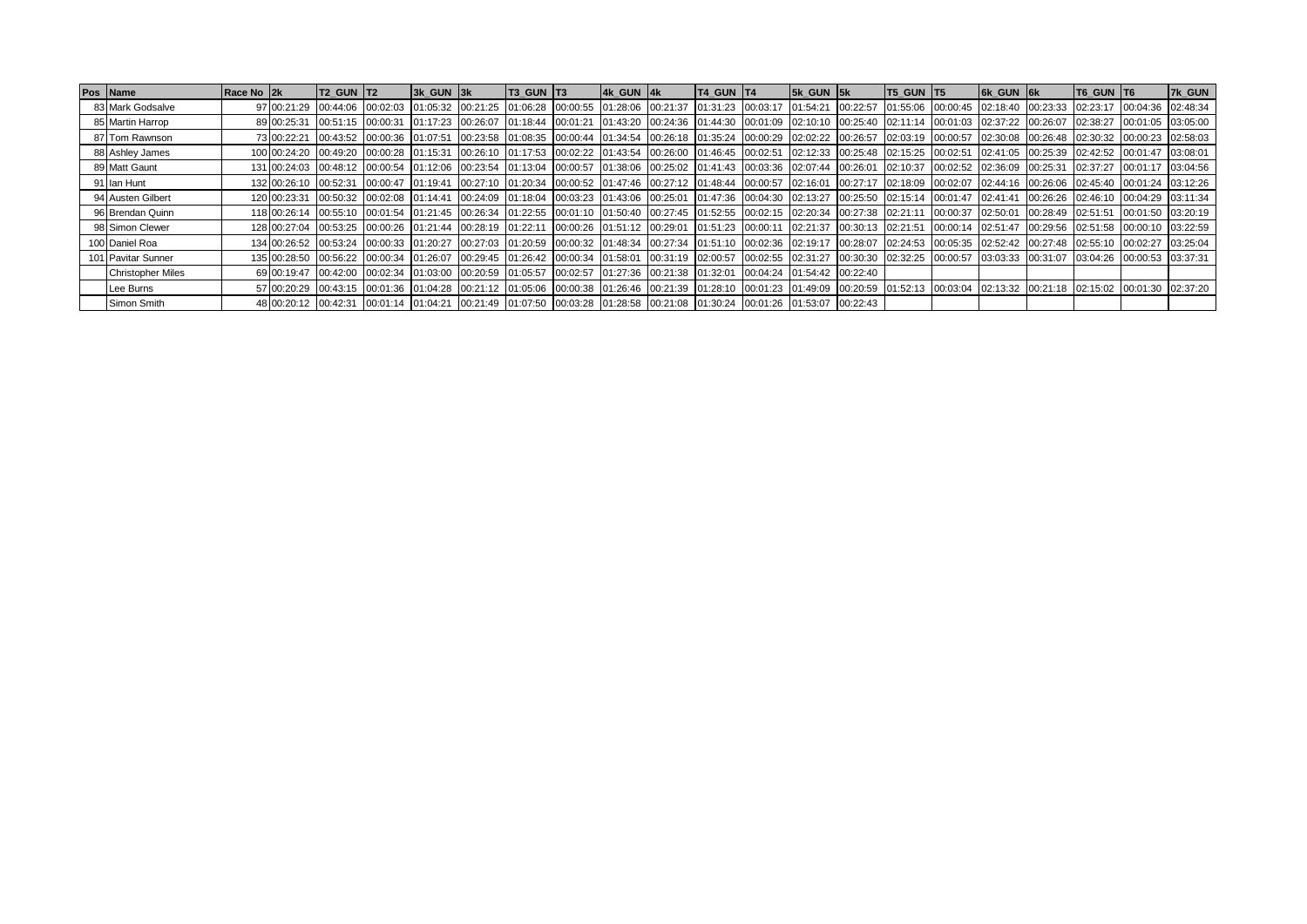| Pos            | Name                     | Race No | 7k           | T7 GUN   | T7       | 8k GUN   | 8k       | T8 GUN   | T8       | 9k GUN   | l9k      | T9_GUN   | T <sub>9</sub> | 10k GUN  | <b>10k</b> | <b>Finish GUN</b> | Finish   |
|----------------|--------------------------|---------|--------------|----------|----------|----------|----------|----------|----------|----------|----------|----------|----------------|----------|------------|-------------------|----------|
| $\overline{2}$ | <b>James Simmons</b>     |         | 8 00:15:17   | 01:49:18 | 00:00:33 | 02:04:58 | 00:15:39 | 02:05:29 | 00:00:30 | 02:20:45 | 00:15:16 | 02:21:07 | 00:00:22       | 02:36:51 | 00:15:44   | 02:36:54          | 00:00:02 |
|                | 3 Christopher Morgan     | 34      | 00:15:43     | 01:52:21 | 00:00:34 | 02:08:09 | 00:15:48 | 02:08:40 | 00:00:31 | 02:24:26 | 00:15:45 | 02:24:57 | 00:00:31       | 02:40:46 | 00:15:49   | 02:40:52          | 00:00:05 |
|                | 4 Tom Havward            | 21      | 00:16:17     | 01:54:24 | 00:00:36 | 02:10:46 | 00:16:21 | 02:11:27 | 00:00:40 | 02:27:25 | 00:15:58 | 02:27:50 | 00:00:24       | 02:43:16 | 00:15:26   | 02:43:21          | 00:00:04 |
|                | 5 Charlie Wheadon        |         | 3 00:15:54   | 01:54:42 | 00:01:13 | 02:10:51 | 00:16:09 | 02:11:28 | 00:00:36 | 02:27:55 | 00:16:27 | 02:28:40 | 00:00:44       | 02:45:08 | 00:16:27   | 02:45:16          | 00:00:08 |
|                | 6 Steven Riches          |         | 7 00:16:56   | 01:58:21 | 00:00:30 | 02:15:06 | 00:16:44 | 02:15:32 | 00:00:26 | 02:32:35 | 00:17:03 | 02:32:53 | 00:00:17       | 02:50:03 | 00:17:10   | 02:50:08          | 00:00:04 |
|                | 8 Damian Navarrete       |         | 25 00:17:12  | 01:58:33 | 00:00:30 | 02:16:19 | 00:17:46 | 02:16:42 | 00:00:22 | 02:34:59 | 00:18:17 | 02:35:29 | 00:00:29       | 02:53:31 | 00:18:01   | 02:53:34          | 00:00:03 |
| 9              | Simon Markall            |         | 6 00:16:59   | 02:02:33 | 00:00:41 | 02:19:54 | 00:17:20 | 02:20:37 | 00:00:43 | 02:37:37 | 00:17:00 | 02:37:57 | 00:00:19       | 02:55:24 | 00:17:27   | 02:55:29          | 00:00:04 |
| 10             | Sam Gunn                 |         | 98 00:17:12  | 02:01:43 | 00:01:17 | 02:19:26 | 00:17:43 | 02:20:43 | 00:01:16 | 02:38:27 | 00:17:44 | 02:39:42 | 00:01:14       | 02:57:49 | 00:18:07   | 02:57:56          | 00:00:06 |
| 11             | David Rock               | 11      | 00:17:47     | 02:03:33 | 00:00:42 | 02:22:03 | 00:18:30 | 02:23:03 | 00:00:59 | 02:41:12 | 00:18:09 | 02:42:14 | 00:01:01       | 03:00:20 | 00:18:06   | 03:00:28          | 00:00:07 |
| 12             | Vito Palladino           | 26      | 00:17:52     | 02:04:41 | 00:00:27 | 02:22:38 | 00:17:56 | 02:23:38 | 00:01:00 | 02:41:48 | 00:18:09 | 02:42:21 | 00:00:33       | 03:00:39 | 00:18:17   | 03:00:50          | 00:00:11 |
| 13             | Alex Smith               | 31      | 00:18:15     | 02:02:40 | 00:00:27 | 02:20:53 | 00:18:12 | 02:21:30 | 00:00:36 | 02:39:54 | 00:18:23 | 02:42:48 | 00:02:54       | 03:01:11 | 00:18:22   | 03:01:15          | 00:00:04 |
| 15             | Andrew Kitson            | 12      | 00:18:51     | 02:06:49 | 00:00:46 | 02:24:14 | 00:17:25 | 02:24:59 | 00:00:45 | 02:42:52 | 00:17:53 | 02:43:13 | 00:00:20       | 03:01:28 | 00:18:15   | 03:01:33          | 00:00:05 |
| 16             | Cameron Macdonald        |         | 116 00:17:19 | 02:05:25 | 00:00:43 | 02:23:41 | 00:18:15 | 02:24:41 | 00:01:00 | 02:42:58 | 00:18:16 | 02:44:04 | 00:01:06       | 03:01:54 | 00:17:49   | 03:02:05          | 00:00:11 |
| 20             | <b>Greg Williams</b>     | 44      | 00:18:20     | 02:08:57 | 00:00:36 | 02:27:28 | 00:18:31 | 02:28:03 | 00:00:34 | 02:46:33 | 00:18:30 | 02:47:18 | 00:00:45       | 03:06:15 | 00:18:56   | 03:06:22          | 00:00:07 |
| 22             | <b>Tom Clarke</b>        |         | 14 00:18:25  | 02:08:57 | 00:01:25 | 02:27:13 | 00:18:15 | 02:28:54 | 00:01:41 | 02:47:59 | 00:19:04 | 02:49:26 | 00:01:27       | 03:07:53 | 00:18:26   | 03:08:02          | 00:00:09 |
| 23             | Sam Peters               |         | 16 00:17:06  | 02:09:01 | 00:02:44 | 02:26:37 | 00:17:36 | 02:29:01 | 00:02:23 | 02:47:03 | 00:18:01 | 02:49:27 | 00:02:24       | 03:07:14 | 00:17:46   | 03:08:12          | 00:00:58 |
| 24             | <b>Philip Stastney</b>   | 41      | 00:19:04     | 02:09:26 | 00:00:47 | 02:28:38 | 00:19:12 | 02:29:11 | 00:00:33 | 02:48:28 | 00:19:16 | 02:48:57 | 00:00:29       | 03:08:12 | 00:19:14   | 03:08:19          | 00:00:06 |
| 25             | Joshua Leak              | 66      | 00:18:47     | 02:11:39 | 00:00:43 | 02:30:20 | 00:18:40 | 02:31:25 | 00:01:05 | 02:50:28 | 00:19:02 | 02:51:37 | 00:01:09       | 03:10:01 | 00:18:24   | 03:10:04          | 00:00:03 |
| 26             | James Richens            |         | 28 00:19:06  | 02:11:59 | 00:00:25 | 02:31:30 | 00:19:31 | 02:32:08 | 00:00:37 | 02:51:32 | 00:19:23 | 02:52:00 | 00:00:28       | 03:11:31 | 00:19:30   | 03:11:36          | 00:00:05 |
| 27             | <b>Ritch Ames</b>        | 5       | 00:19:25     | 02:12:35 | 00:00:47 | 02:32:15 | 00:19:40 | 02:33:36 | 00:01:20 | 02:52:51 | 00:19:14 | 02:53:52 | 00:01:01       | 03:13:18 | 00:19:25   | 03:13:28          | 00:00:09 |
| 28             | Vince Clarke             |         | 58 00:19:33  | 02:15:37 | 00:00:41 | 02:34:49 | 00:19:12 | 02:35:16 | 00:00:26 | 02:54:31 | 00:19:14 | 02:55:00 | 00:00:29       | 03:15:41 | 00:20:40   | 03:15:47          | 00:00:05 |
| 31             | Neil Stanley             | 32      | 00:19:32     | 02:20:30 | 00:02:48 | 02:40:12 | 00:19:42 | 02:40:50 | 00:00:37 | 03:00:29 | 00:19:39 | 03:01:04 | 00:00:35       | 03:21:22 | 00:20:17   | 03:21:32          | 00:00:09 |
| 33             | <b>Brannigan Barrett</b> | 37      | 00:20:49     | 02:21:26 | 00:01:32 | 02:43:01 | 00:21:34 | 02:43:56 | 00:00:55 | 03:05:38 | 00:21:41 | 03:06:50 | 00:01:12       | 03:28:20 | 00:21:29   | 03:28:26          | 00:00:06 |
| 34             | <b>Andrew Davis</b>      | 60      | 00:19:58     | 02:25:22 | 00:02:53 | 02:45:11 | 00:19:48 | 02:47:46 | 00:02:35 | 03:07:52 | 00:20:05 | 03:09:48 | 00:01:56       | 03:29:50 | 00:20:02   | 03:30:03          | 00:00:12 |
| 37             | Duncan Gibson            | 62      | 00:21:31     | 02:25:48 | 00:00:34 | 02:47:46 | 00:21:57 | 02:48:35 | 00:00:48 | 03:10:27 | 00:21:51 | 03:10:55 | 00:00:28       | 03:32:58 | 00:22:03   | 03:33:12          | 00:00:13 |
| 38             | Stuart Munday            | 70      | 00:20:56     | 02:27:39 | 00:02:04 | 02:49:16 | 00:21:36 | 02:50:03 | 00:00:46 | 03:11:43 | 00:21:40 | 03:12:34 | 00:00:50       | 03:34:19 | 00:21:45   | 03:34:27          | 00:00:08 |
| 39             | Adrian Fell              | 61      | 00:20:57     | 02:29:34 | 00:00:39 | 02:51:03 | 00:21:28 | 02:51:53 | 00:00:50 | 03:13:17 | 00:21:24 | 03:14:05 | 00:00:47       | 03:35:25 | 00:21:20   | 03:35:34          | 00:00:08 |
| 40             | Colin Brown              | 55      | 00:20:41     | 02:27:02 | 00:02:41 | 02:48:37 | 00:21:35 | 02:51:26 | 00:02:49 | 03:12:58 | 00:21:31 | 03:14:21 | 00:01:23       | 03:36:00 | 00:21:38   | 03:36:08          | 00:00:07 |
| 42             | Mark Kennedy             | 122     | 00:22:07     | 02:29:49 | 00:00:40 | 02:51:22 | 00:21:32 | 02:51:49 | 00:00:26 | 03:13:45 | 00:21:56 | 03:14:05 | 00:00:19       | 03:36:17 | 00:22:12   | 03:36:59          | 00:00:41 |
| 44             | <b>Trevor Colman</b>     | 59      | 00:21:44     | 02:31:04 | 00:01:49 | 02:52:44 | 00:21:40 | 02:53:38 | 00:00:53 | 03:15:19 | 00:21:41 | 03:15:59 | 00:00:39       | 03:37:35 | 00:21:36   | 03:37:44          | 00:00:08 |
| 46             | Darren Rautenbach        | 27      | 00:21:20     | 02:31:36 | 00:06:42 | 02:53:06 | 00:21:30 | 02:54:08 | 00:01:01 | 03:16:11 | 00:22:03 | 03:18:08 | 00:01:57       | 03:40:27 | 00:22:18   | 03:40:38          | 00:00:11 |
| 47             | Jonas Halling            | 63      | 00:19:05     | 02:34:08 | 00:00:56 | 02:52:52 | 00:18:44 | 03:00:30 | 00:07:37 | 03:20:17 | 00:19:47 | 03:20:41 | 00:00:24       | 03:40:54 | 00:20:12   | 03:41:00          | 00:00:06 |
| 50             | Ivan Gowan               | 20      | 00:21:42     | 02:29:09 | 00:01:05 | 02:51:29 | 00:22:19 | 02:53:08 | 00:01:38 | 03:17:04 | 00:23:56 | 03:18:30 | 00:01:26       | 03:41:22 | 00:22:51   | 03:41:30          | 00:00:08 |
| 52             | David Courtley           | 88      | 00:20:19     | 02:37:48 | 00:00:54 | 02:58:09 | 00:20:20 | 02:59:51 | 00:01:42 | 03:20:10 | 00:20:19 | 03:23:10 | 00:02:59       | 03:43:25 | 00:20:15   | 03:43:33          | 00:00:08 |
| 53             | <b>Neal Whitford</b>     | 49      | 00:23:02     | 02:35:51 | 00:01:32 | 02:58:40 | 00:22:49 | 02:59:40 | 00:00:59 | 03:22:35 | 00:22:55 | 03:23:28 | 00:00:53       | 03:45:57 | 00:22:28   | 03:46:06          | 00:00:08 |
| 54             | Peter Shirley            | 30      | 00:23:21     | 02:32:29 | 00:00:24 | 02:56:42 | 00:24:13 | 02:57:15 | 00:00:32 | 03:21:35 | 00:24:19 | 03:22:05 | 00:00:30       | 03:46:08 | 00:24:03   | 03:46:15          | 00:00:06 |
| 55             | Dominic Minett           | 104     | 00:22:30     | 02:35:25 | 00:01:08 | 02:58:09 | 00:22:43 | 02:58:45 | 00:00:36 | 03:22:10 | 00:23:25 | 03:23:45 | 00:01:34       | 03:46:29 | 00:22:44   | 03:46:34          | 00:00:04 |
| 56             | Wayne Mar                | 68      | 00:22:20     | 02:32:02 | 00:01:41 | 02:55:49 | 00:23:46 | 02:56:16 | 00:00:27 | 03:20:50 | 00:24:34 | 03:21:43 | 00:00:52       | 03:46:40 | 00:24:57   | 03:46:49          | 00:00:08 |
| 60             | Stu Bowman               | 51      | 00:22:21     | 02:35:22 | 00:01:57 | 02:58:43 | 00:23:21 | 03:00:38 | 00:01:54 | 03:24:22 | 00:23:44 | 03:24:49 | 00:00:27       | 03:50:01 | 00:25:11   | 03:50:12          | 00:00:11 |
| 61             | Gavin Mcbain             | 87      | 00:22:20     | 02:32:30 | 00:01:15 | 02:56:09 | 00:23:38 | 02:59:28 | 00:03:19 | 03:24:29 | 00:25:00 | 03:26:02 | 00:01:33       | 03:51:33 | 00:25:30   | 03:52:21          | 00:00:47 |
| 64             | Redy Redfern             | 106     | 00:23:22     | 02:36:43 | 00:00:55 | 03:00:46 | 00:24:03 | 03:01:32 | 00:00:45 | 03:26:00 | 00:24:28 | 03:26:31 | 00:00:30       | 03:52:03 | 00:25:32   | 03:54:53          | 00:02:50 |
| 66             | Daniel Andrasi           | 53      | 00:22:20     | 02:41:50 | 00:07:23 | 03:03:51 | 00:22:01 | 03:07:00 | 00:03:08 | 03:28:38 | 00:21:38 | 03:30:41 | 00:02:03       | 03:54:18 | 00:23:36   | 03:58:00          | 00:03:41 |
| 68             | Max Baker                | 46      | 00:23:40     | 02:38:52 | 00:04:48 | 03:03:02 | 00:24:09 | 03:08:24 | 00:05:22 | 03:33:00 | 00:24:35 | 03:34:08 | 00:01:07       | 04:00:05 | 00:25:57   | 04:00:15          | 00:00:09 |
| 69             | Gary Kane                | 65      | 00:24:11     | 02:45:28 | 00:00:22 | 03:09:49 | 00:24:21 | 03:10:36 | 00:00:46 | 03:35:31 | 00:24:55 | 03:35:44 | 00:00:12       | 04:02:42 | 00:26:57   | 04:02:58          | 00:00:16 |
| 72             | <b>Andy Rowell</b>       | 74      | 00:22:28     | 02:46:57 | 00:02:11 | 03:10:12 | 00:23:15 | 03:15:14 | 00:05:01 | 03:38:57 | 00:23:43 | 03:40:48 | 00:01:50       | 04:04:45 | 00:23:57   | 04:04:58          | 00:00:12 |
| 73             | <b>Tomasz Toll</b>       | 117     | 00:23:44     | 02:46:42 | 00:01:17 | 03:11:10 | 00:24:27 | 03:13:06 | 00:01:56 | 03:38:32 | 00:25:26 | 03:40:02 | 00:01:29       | 04:04:55 | 00:24:53   | 04:05:07          | 00:00:11 |
| 75             | Graham Skene             | 110     | 00:23:25     | 02:46:58 | 00:01:44 | 03:11:52 | 00:24:53 | 03:14:29 | 00:02:36 | 03:42:17 | 00:27:47 | 03:44:00 | 00:01:43       | 04:09:02 | 00:25:01   | 04:09:09          | 00:00:06 |
| 79             | Paul Hutchison           | 77      | 00:25:53     | 02:46:25 | 00:01:34 | 03:13:11 | 00:26:45 | 03:13:44 | 00:00:33 | 03:42:04 | 00:28:20 | 03:42:59 | 00:00:54       | 04:11:50 | 00:28:50   | 04:11:58          | 00:00:07 |
|                | 82 Peter Whitehead       | 111     | 00:26:14     | 02:57:48 | 00:03:59 | 03:23:41 | 00:25:53 | 03:25:40 | 00:01:59 | 03:51:32 | 00:25:51 | 03:53:05 | 00:01:32       | 04:20:27 | 00:27:21   | 04:20:35          | 00:00:08 |